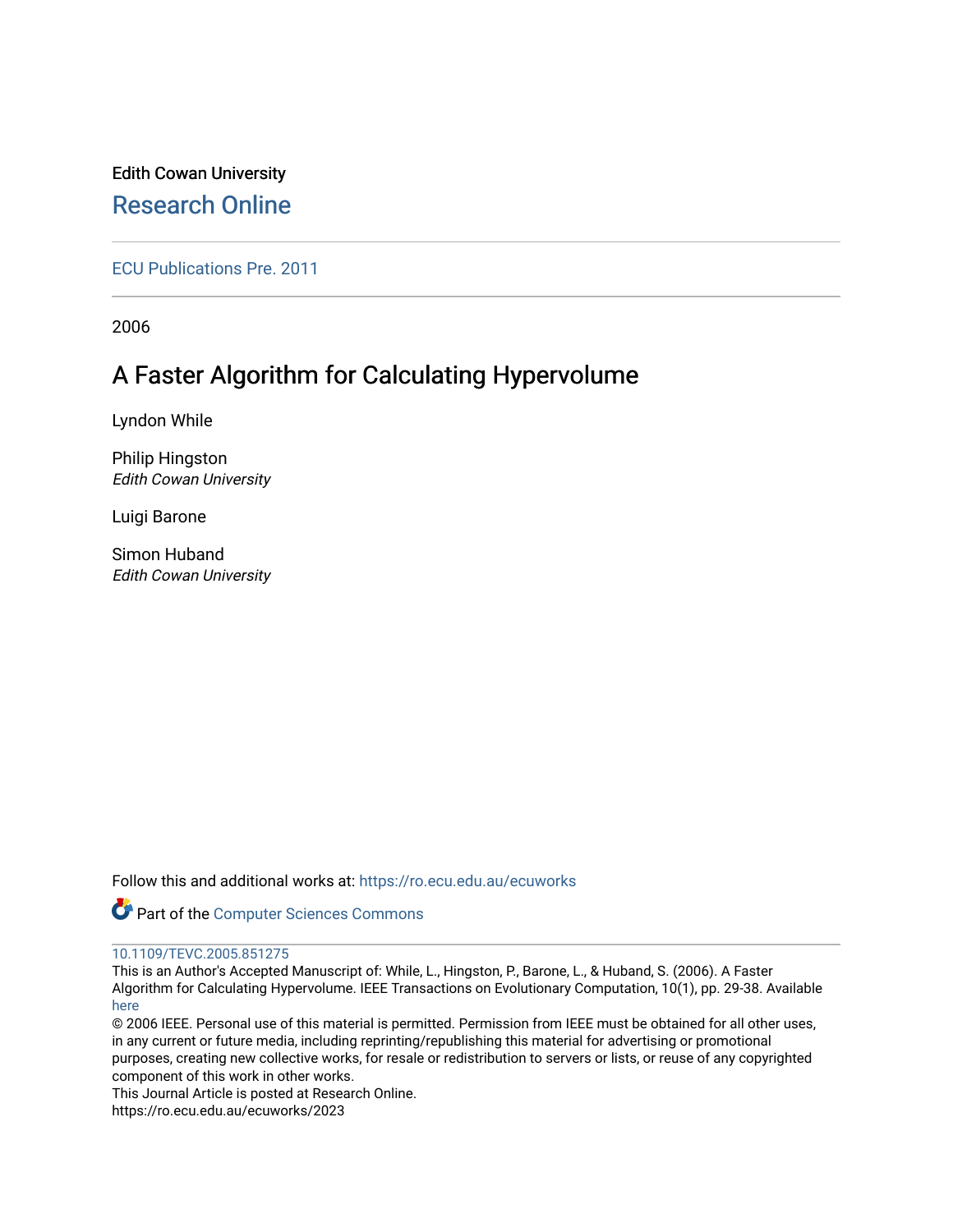# A Faster Algorithm for Calculating Hypervolume

Lyndon While*, Senior Member, IEEE*, Phil Hingston*, Member, IEEE*, Luigi Barone*, Member, IEEE*, and Simon Huband*, Member, IEEE*

*Abstract—***We present an algorithm for calculating hypervolume exactly, the Hypervolume by Slicing Objectives (HSO) algorithm, that is faster than any that has previously been published. HSO processes objectives instead of points, an idea that has been considered before but that has never been properly evaluated in the literature. We show that both previously studied exact hypervolume algorithms are exponential in at least the number of objectives and that although HSO is also exponential in the number of objectives in the worst case, it runs in significantly less time, i.e., two to three orders of magnitude less for randomly generated and benchmark data in three to eight objectives. Thus, HSO increases the utility of hypervolume, both as a metric for general optimization algorithms and as a diversity mechanism for evolutionary algorithms.**

*Index Terms—***Evolutionary computation, hypervolume, multiobjective optimization, performance metrics.**

#### I. INTRODUCTION

**M**ULTIOBJECTIVE optimization problems abound, and<br>degree a good solutions for such problems, for summab [1], [9] derive good solutions for such problems, for example [[1\]](#page-9-0)–[\[8](#page-9-0)]. However, the question of what metrics to use in comparing the performance of these algorithms remains difficult [\[1\]](#page-9-0), [\[9](#page-9-0)], [\[10](#page-9-0)]. One metric that has been favored by many people is *hypervolume* [\[1](#page-9-0)], [\[11](#page-9-0)], also known as the S metric [\[12](#page-9-0)] or the Lebesgue measure [\[13](#page-9-0)], [[14\]](#page-9-0). The hypervolume of a set of solutions measures the size of the portion of objective space that is dominated by those solutions collectively. Generally, hypervolume is favored because it captures in a single scalar both the closeness of the solutions to the optimal set and, to some extent, the spread of the solutions across objective space. Hypervolume also has nicer mathematical properties than many other metrics; Zitzler *et al.* [[15\]](#page-9-0) state that hypervolume is the only unary metric of which they are aware that is capable of detecting that a set of solutions  $X$  is not worse than another set  $X'$ , and Fleischer [\[16](#page-9-0)] has proved that hypervolume is maximized if and only if the set of solutions contains only Pareto optima. Hypervolume has some nonideal properties too; it is sensitive to the relative scaling of the objectives and to the presence or absence of extremal points in a front.

Hypervolume has also been proposed as a diversity mechanism in multiobjective algorithms [\[1](#page-9-0)], [[16\]](#page-9-0), [[17\]](#page-9-0), for ensuring that an algorithm generates a front with a good spread over the

Manuscript received June 7, 2004; revised December 13, 2004 and February 17, 2005. This work was supported in part by the Australian Research Council.

L. While and L. Barone are with the School of Computer Science and Soft-

ware Engineering, The University of Western Australia, Western Australia 6009, Australia (e-mail: lyndon@csse.uwa.edu.au; luigi@csse.uwa.edu.au).

P. Hingston and S. Huband are with the School of Computer and Information Sciences, Edith Cowan University, Western Australia 6050, Australia (e-mail: p.hingston@ecu.edu.au; s.huband@ecu.edu.au).

Digital Object Identifier 10.1109/TEVC.2005.851275

range of optimal solutions. Clearly, if hypervolume calculations are incorporated into the execution of an algorithm (as opposed to hypervolume used as a metric after execution is completed), there is a much stronger requirement for those calculations to be efficient. The ideal for such use is an incremental algorithm that minimizes the expense of repeated invocations.

However, previously studied algorithms for calculating hypervolume exactly are very expensive, probably too expensive to facilitate the use of hypervolume for problems with more than two to three objectives. In particular, the published complexity of the new algorithm LebMeasure [\[14](#page-9-0)], [\[16](#page-9-0)] is incorrect. We show in this paper that although LebMeasure is polynomial in the number of points, in the worst case it is exponential in the number of objectives, not polynomial as previously claimed, and that the general performance of LebMeasure deteriorates rapidly as the number of objectives increases beyond two to three.

The principal contribution of this paper is a faster algorithm for calculating hypervolume, called the Hypervolume by Slicing Objectives (HSO) algorithm. HSO processes *objectives*, as opposed to *points*, repeatedly making slices through a hypervolume in fewer and fewer objectives, then sums the volumes of these slices to calculate the total hypervolume. This idea has been suggested independently before [\[18](#page-9-0)], [[19\]](#page-9-0), but it has never been seriously studied, possibly because of the (incorrectly) perceived efficiency of LebMeasure. Indeed, in the worst case, HSO still exhibits exponential complexity, but this complexity is much lower than that of LebMeasure. Moreover, we show that HSO is significantly faster than LebMeasure, by two to three orders of magnitude over typical fronts in three to eight objectives. HSO thus extends the utility of hypervolume to problems with more objectives and allows the evaluation of much bigger fronts for such problems.

The rest of the paper is structured as follows. Section II defines the concepts and notation used in multiobjective optimization and throughout this paper. Section III describes previous published algorithms that calculate hypervolume, with particular emphasis on Fleischer's LebMeasure algorithm. Section IV describes the HSO algorithm. Section V describes our experimental setup and compares the performance of HSO and LebMeasure. Section VI concludes the paper and outlines some ideas for future work in this area.

#### II. DEFINITIONS

In a multiobjective optimization problem, we aim to find the set of optimal tradeoff solutions known as the Pareto optimal set. Pareto optimality is defined with respect to the concept of nondomination between points in objective space. Without loss of generality, consider a maximization problem in  $n$  objectives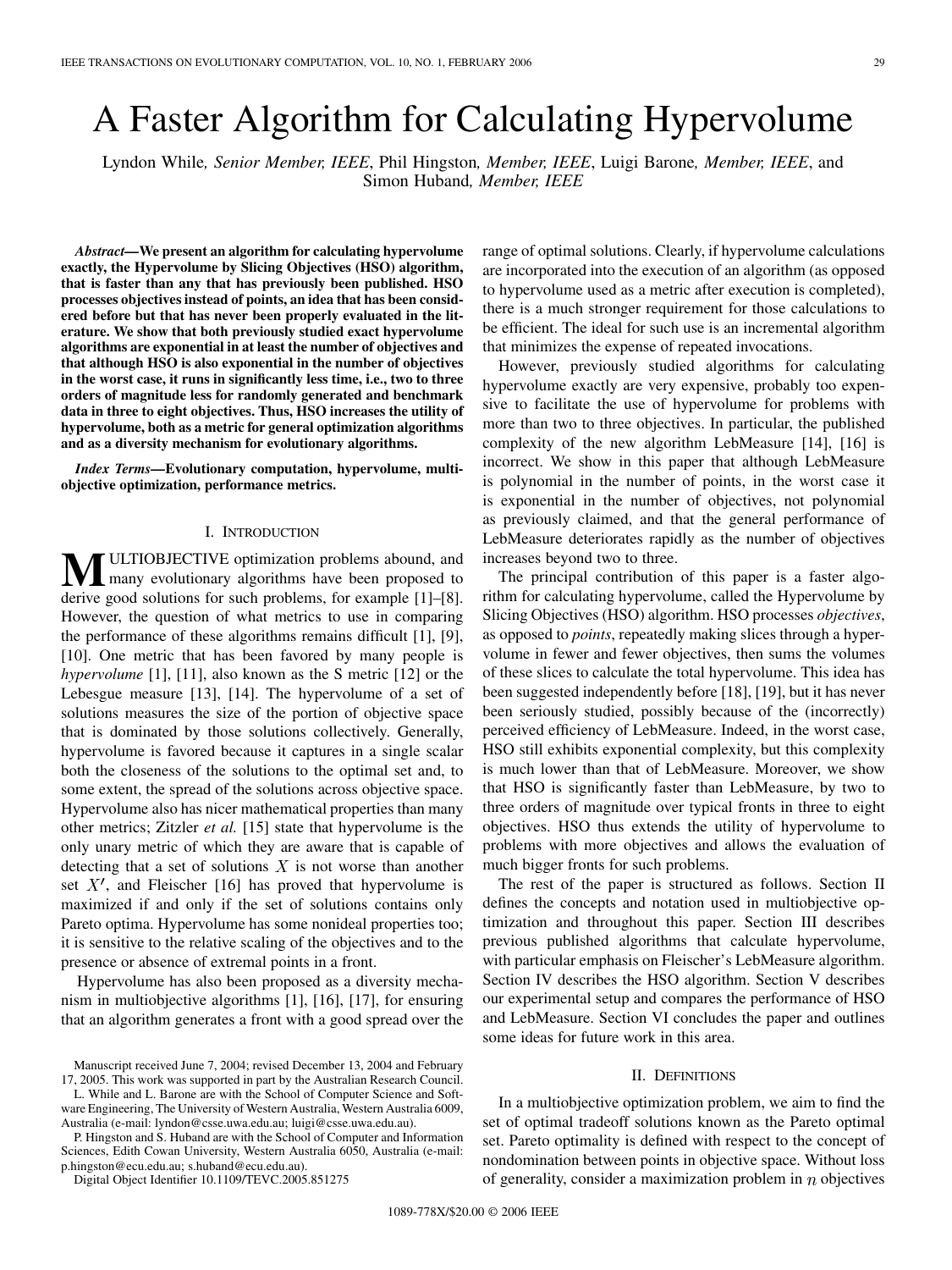for which we generate a set  $X$  containing  $m$  solutions. We assume that all values in all objectives are positive.

Given two objective vectors  $\overline{x}$  and  $\overline{y}$ ,  $\overline{x}$  *dominates*  $\overline{y}$  if and only if  $\overline{x}$  is at least as good as  $\overline{y}$  in all objectives and better in at least one. A vector  $\overline{x}$  is *nondominated* with respect to the set X if and only if there is no vector in X that dominates  $\overline{x}$ . X is a *nondominated set* if and only if all vectors in  $X$  are mutually nondominating. Such a set of objective vectors is sometimes called a *nondominated front*.

A vector  $\overline{x}$  is *Pareto optimal* if and only if  $\overline{x}$  is nondominated with respect to the set of all possible vectors. Pareto optimal vectors are characterized by the fact that improvement in any one objective means worsening at least one other objective. The *Pareto optimal set* is the set of all possible Pareto optimal vectors. The goal in a multiobjective problem is to find the Pareto optimal set, although for continuous problems a representative subset will usually suffice.

Given the set  $X$  of solutions produced by an algorithm, the question arises how good the set X is, i.e., how well it approximates the Pareto optimal set. One metric used for comparing sets of solutions is to measure the *hypervolume* of each set. The hypervolume of  $X$  is the total size of the space that is dominated by one (or more) of the solutions in  $X$ . The hypervolume of a set is measured relative to a reference point, the anti-optimal point or "worst possible" point in space; for our maximization problem with positive objectives, we take the origin as the reference point. If a set X has a greater hypervolume than a set  $X'$ , then X is taken to be a better set of solutions than  $X'$ .

#### III. PREVIOUS ALGORITHMS

Calculating the hypervolume of a Pareto front is expensive, and few algorithms have been published. In this section, we describe two previous exact algorithms, then we describe briefly an algorithm for approximating hypervolume, then we consider the general question of what level of performance is required from a hypervolume algorithm for it to be usable for practical applications.

#### *A. Inclusion–Exclusion Algorithm*

The most obvious algorithm for calculating hypervolume is the inclusion–exclusion algorithm (IEA) [[10\]](#page-9-0). Fig. 1 gives the pseudocode for the IEA.

The IEA works exactly like the standard algorithm for calculating the size of the union of a set of sets. It sums the volumes dominated by each point in the set individually, then subtracts the volumes dominated by the intersection of each pair of points, then adds back in the volumes dominated by the intersection of each triple of points, and so on, until all subsets of the original set have been accounted for. It is clear from this description that the IEA calculates the volume of every subset of a set of  $m$ points. Each calculation is at least  $O(n)$ , so the complexity of the IEA is at least  $O(n2^m)$ . Thus, the IEA is exponential in the number of points; hence, it is unusable for practical applications.

#### *B. LebMeasure Algorithm*

Possibly the best known algorithm for calculating hypervolume is the LebMeasure algorithm, due to Fleischer [[14\]](#page-9-0).

```
ie (ps) :
  vol = 0for each non-empty subset s of ps
   vol = vol + intersection (s) * (-1)^{(-1)}return vol
intersection (s) returns the volume of the
largest hyper-cuboid that is dominated by
all members in the set of points s
```
Fig. 1. Pseudocode for inclusion–exclusion algorithm.

LebMeasure works by processing the points in a set one at a time. It calculates the volume that is dominated exclusively by one point then discards that point and moves on to the subsequent points until all points have been processed and all volumes have been summed. This is particularly efficient when the volume dominated exclusively by a point  $p$  is "hypercuboid," but where this is not the case, LebMeasure lops off a hypercuboid that is dominated exclusively by  $p$  and replaces  $p$ with a set of "spawned" points that dominate the remainder of  $p$ 's exclusive hypervolume. Spawns which dominate no exclusive hypervolume, either because they have one or more zero dimensions or because they are dominated by an unprocessed point, are discarded.

As an example, consider the four three-objective points

$$
(6, 7, 4), (9, 5, 5), (1, 9, 3), (4, 1, 9).
$$

(6, 7, 4) dominates exclusively the hypercuboid, which is bounded at the opposite corner by (4, 5, 3). Thus, the three potential spawns of (6, 7, 4) are

$$
(4, 7, 4), (6, 5, 4), (6, 7, 3).
$$

However,  $(6, 5, 4)$  is dominated by  $(9, 5, 5)$  (from the main list of points), so only the other two spawns dominate exclusive hypervolume of their own, and only those two are added to the main list to be processed.

LebMeasure continues lopping off volume and replacing points with their spawns until all points (and spawns) have been processed.

Fleischer claims that the worst case complexity of LebMeasure is  $O(n^2m^3)$  [[14\]](#page-9-0), [[16\]](#page-9-0). The calculation is based partly on the observation that for spawned points, many of their potential spawns dominate no exclusive hypervolume. The potential spawns are, in fact, guaranteed to be dominated by some other point in the remaining set. However, a simple example illustrates that this fact is not sufficient to make the LebMeasure polynomial in the number of points. It is clear that the complexity of LebMeasure is at least equal to the number of hypercuboids that are processed and summed (including spawns, spawns of spawns, etc.). Consider the sets of points described by the pattern shown in Fig. 2.

By tracing the detailed operation of LebMeasure using the code given in Fig. 4, we can see that the numbers of hypercuboids that are processed for this pattern are as given in Table I. The numbers clearly show growth that is exponential in the number of objectives, indicating that this pattern generates  $m^{n-1}$  hypercuboids. Given the operations involved in processing each point in LebMeasure (principally generating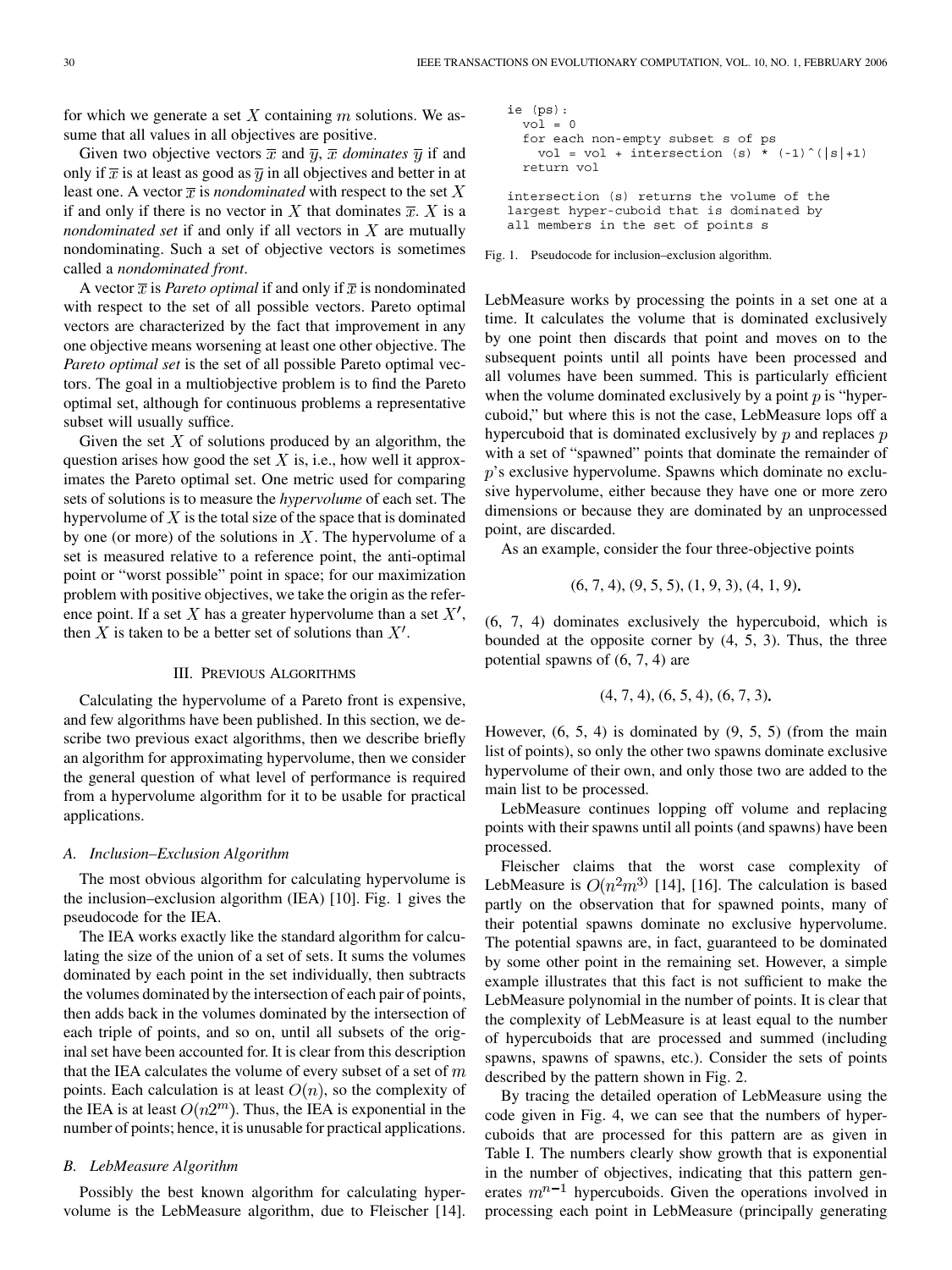| 5 | 5              |
|---|----------------|
| 4 | 4              |
|   |                |
| 2 | $\overline{c}$ |
|   |                |
|   |                |

Fig. 2. Pathological example for LebMeasure. Pattern describes sets of five points in *n* objectives,  $n \geq 2$ . All columns except first are identical. Pattern can be generalized for other numbers of points.

TABLE I NUMBERS OF HYPERCUBOIDS PROCESSED FOR PATTERN FROM FIG. 2, EQUAL TO  $m^{n-1}$ 

| $\it n$        | $m=2$          | $m=5$   | $m=8$      | $m=10$      |
|----------------|----------------|---------|------------|-------------|
| $\frac{2}{3}$  | $\overline{2}$ | 5       | 8          | 10          |
|                | 4              | 25      | 64         | 100         |
| $\frac{4}{5}$  | 8              | 125     | 512        | 1,000       |
|                | 16             | 625     | 4,096      | 10,000      |
| 6              | 32             | 3,125   | 32,768     | 100,000     |
| $\overline{7}$ | 64             | 15,625  | 262,144    | 1,000,000   |
| 8              | 128            | 78,125  | 2,097,152  | 10,000,000  |
| 9              | 256            | 390,625 | 16,777,216 | 100,000,000 |
|                |                |         |            |             |
|                |                |         |            |             |
|                |                |         |            |             |

| $\vert$ 1     | $\overline{1}$              | $2 \quad 3$                         | $\overline{4}$ | 5 <sup>5</sup> |                | $1 - \cdots$             |   |
|---------------|-----------------------------|-------------------------------------|----------------|----------------|----------------|--------------------------|---|
|               |                             |                                     |                |                |                | $2$ 2 3 4 5 1 2 $\cdots$ |   |
|               | $3 \t3 \t4 \t5 \t1 \t2 \t3$ |                                     |                |                |                | $\sim$ $\sim$ $\sim$     | 3 |
| $\boxed{4}$   |                             | $4 \quad 5 \quad 1 \quad 2 \quad 3$ |                |                | $\overline{4}$ | $\sim$ $\sim$ $\sim$     | 2 |
| $\frac{5}{5}$ | 5                           | 1 2 3                               |                | 4              |                | $5 \cdots$               |   |

Fig. 3. Second pathological example for LebMeasure. Pattern describes sets of five points in *n* objectives,  $n \geq 2$ . First and last columns are fixed; if  $n > 2$ , second column is fixed and each other column is a simple rotation of the previous column. Pattern can be generalized for other numbers of points.

potential spawns and checking them for dominance), we estimate its worst case complexity to be  $O(n^2m^n)$ .

However, this pattern raises the question of the order in which the points are processed. If the points from Fig. 2 are reversed before being presented to LebMeasure, then the number of hypercuboids is  $m$ , for all values of  $n$ . The order shown in Fig. 2 is, in fact, the worst case for this pattern.

We shall return to the question of ordering points when we evaluate the general performance of LebMeasure in Section V, but we illustrate now that there are patterns of points that exhibit exponential growth under LebMeasure even in their best case ordering. Consider the sets of points described by the pattern shown in Fig. 3.

By evaluating all  $m!$  permutations of each set of points, we can see that the numbers of hypercuboids that are processed for this pattern when the points are presented in their optimal ordering are as given in Table II. Again, we see exponential growth; this pattern generates approximately  $m(m!)^{(n-2)div m}((n-2)mod m)!$  hypercuboids, even for the best case ordering of the points.

Finally, Knowles *et al.* propose the use of LebMeasure in an evolutionary algorithm that calculates hypervolume incrementally for archiving purposes [[17\]](#page-9-0). Structurally, LebMeasure is well suited to this task, because it calculates explicitly the hypervolume dominated exclusively by its first point. However, even evaluating the hypervolume dominated by a single point can be exponential in LebMeasure, as shown by the numbers

TABLE II BEST CASE NUMBERS OF HYPERCUBOIDS PROCESSED FOR PATTERN FROM FIG. 3, APPROXIMATELY EQUAL TO (BUT NOT BOUNDED BY)  $m(m!)^{(n-2)div m}((n-2)mod m)!$ . VALUES OF *m* REPORTED WERE LIMITED BY NUMBERS OF PERMUTATIONS THAT MUST BE TESTED

| $\it n$                  | $m=2$ | 3<br>$m =$ | $m=4$   | $m=5^-$   |
|--------------------------|-------|------------|---------|-----------|
| $\overline{2}$           | 2     | 3          | 4       | 5         |
| 3                        | 2     | 3          | 4       | 5         |
| $\overline{\mathcal{L}}$ | 4     | 6          | 8       | 10        |
| 5                        | 4     | 17         | 23      | 29        |
| 6                        | 8     | 17         | 88      | 112       |
| 7                        | 8     | 35         | 88      | 549       |
| 8                        | 16    | 105        | 180     | 549       |
| 9                        | 16    | 105        | 558     | 1,115     |
| 10                       | 32    | 213        | 2,248   | 3,421     |
| 11                       | 32    | 641        | 2,248   | 14.083    |
| 12                       | 64    | 641        | 4,528   | 70,889    |
| 13                       | 64    | 1,289      | 13,708  | 70,889    |
| 14                       | 128   | 3,873      | 54,976  | 142,309   |
| 15                       | 128   | 3,873      | 54,976  | 428,449   |
| 16                       | 256   | 7,761      | 110,160 | 1,721,605 |
| 17                       | 256   | 23,297     | 331,128 | 8,618,577 |

TABLE III NUMBERS OF HYPERCUBOIDS PROCESSED FOR FIRST POINT OF PATTERN FROM FIG. 2, EQUAL TO  $m^{n-1} - (m - 1)^{n-1}$ , i.e.,  $O(m^{n-2})$ 

| $\boldsymbol{n}$ | $m=2$ | $m=5$   | $m=8$      | $m=10$     |
|------------------|-------|---------|------------|------------|
| $\mathfrak{p}$   |       |         |            |            |
| 3                |       |         | 15         | 19         |
|                  |       | 61      | 169        | 271        |
| 5                | 15    | 369     | 1,695      | 3.439      |
| 6                | 31    | 2.101   | 15,961     | 40,951     |
|                  | 63    | 11,529  | 144,495    | 468,559    |
| 8                | 127   | 61,741  | 1,273,609  | 5,217,031  |
| 9                | 255   | 325,089 | 11,012,415 | 56,953,279 |

in Table III. Note that in this context, where we need to evaluate the hypervolume contribution of a single point, changing the order of the other points makes no difference to the algorithm's performance.

In summary, it is clear that the worst case complexity of LebMeasure is at least  $O(m^n)$ , and while reordering points can help somewhat, we shall show in Section V that even with reordering, the usefulness of LebMeasure deteriorates rapidly as the number of objectives increases.

#### *C. Algorithm for Approximating Hypervolume*

Given that hypervolume is so expensive to calculate exactly, a valid approach would be to design an algorithm to approximate it to within a reasonable error. Everson *et al.* [\[20](#page-9-0)] describe a Monte Carlo algorithm for comparing two nondominated sets  $X$  and  $X'$  by calculating the fraction of space dominated by  $X$  and not by  $X'$ , and vice versa. They do this by normalizing all objectives onto the range  $[0 \dots 1]$  then randomly generating points in the unit hypercube and testing each point to see if it is dominated by  $X$  and/or  $X'$ . This algorithm has complexity  $O(nmN)$  in the worst case, where N is the number of samples used, and this complexity can be reduced by using a more advanced data structure to store the points. The error induced by the random sampling decreases as  $\sqrt{N}$ , and the authors state that it is independent of  $n$ .

The Monte Carlo approach could clearly be adapted to calculate hypervolume directly, and an approximation might be sufficient for many purposes. However, an efficient exact algorithm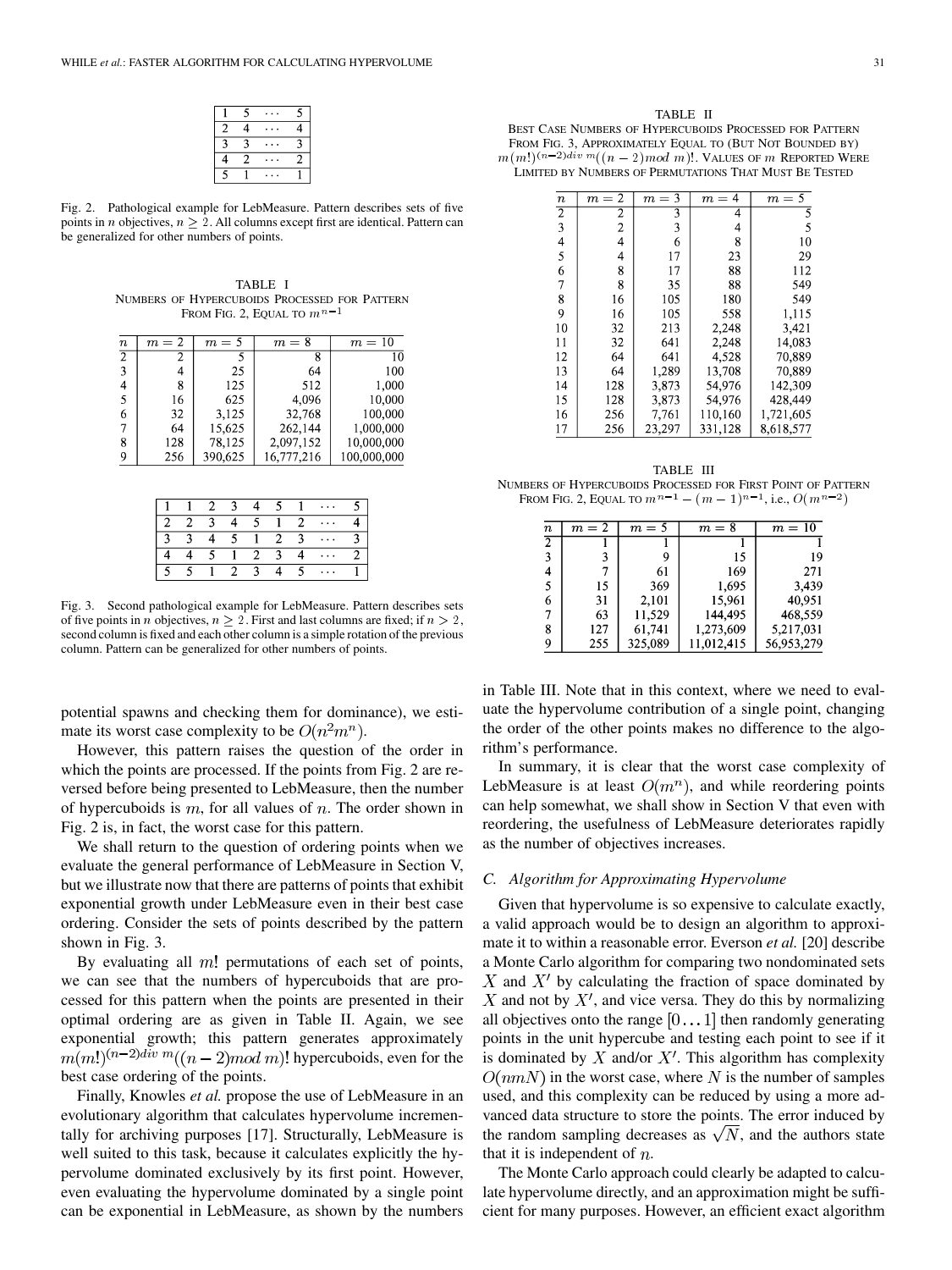```
hypercuboids (ps):
  pl = a list containing ps in some order
  hypercuboids = 0while p1 / = []p = head (pl)pl = tail (pl)ql = spawns (p, corner (p, pl), pl)prepend ql to pl
    hypercuboids = hypercuboids + 1return hypercuboids
corner (p, pl):
  a = refPointwhile p1 / = []p' = head (p1)pl = tail (pl)for k = 1 to nif p[k] beats p'[k] beats a[k]
       a[k] = p'[k]return a
spawns (p, a, pl):
  q1 = []for k = 1 to nif a[k] /= refPoint [k]
      \mathtt{q} = \mathtt{p}q[k] = a[k]if not (dominated (q, pl))
        append q to ql
  return ql
dominated (p, pl) returns True iff the point p
is dominated by at least one point on pl
```
Fig. 4. Pseudocode for counting hypercuboids processed in LebMeasure. Description does not include trick for automatically rejecting spawns which are known to be dominated: however, trick is irrelevant here, as we are only counting number of contributing points.

would have clear advantages; it would always give precise results for comparing fronts, and it would be more amenable to mathematical analysis.

#### *D. Is Hypervolume Too Expensive to be Useful?*

Given that both previously studied exact algorithms have complexity that is exponential in at least the number of objectives, it may be thought that hypervolume is not, after all, a practical idea as a metric for comparing fronts. However, in reality, the number of objectives is seldom large. A survey of papers from the proceedings of the CEC 2003 reveals that the great majority of authors who considered more than two objectives studied problems with only three or four objectives, and none studied problems with more than 12 objectives. Thus, we might still hope to make use of hypervolume, given a (relatively!) efficient exponential algorithm.

A related question is: "what population size is required for a problem in  $n$  objectives, for an evolutionary algorithm to derive good solutions?". It is to be expected that population size will increase with  $n$ , in order to achieve reasonable coverage of the Pareto optimal front (see for example [[21\]](#page-9-0) and [\[22](#page-10-0)]). Some theoretical guidance is given in [\[23](#page-10-0)], where it is shown that, for their adaptive grid archiving strategy, a guarantee of a weak kind of convergence requires an archive size that is exponential in the number of objectives. However, again in practice, we find that authors tend to limit their population size in order to get reasonable performance out of their algorithm. According to [[24\]](#page-10-0), population sizes for real-world problems tend to lie in

the range 10–1000. Thus, in Section V we follow Purshouse [\[11](#page-9-0)] and Khare *et al.* [\[22](#page-10-0)] and use this range of population sizes to evaluate algorithms.

#### IV. HSO ALGORITHM

Given  $m$  mutually nondominating points in  $n$  objectives, the HSO algorithm is based on the idea of processing the points *one objective at a time*. This idea has been suggested independently before [\[18](#page-9-0)], [\[19](#page-9-0)]. But, in this paper we apply the idea differently to reduce repeated calculations, and we report a thorough theoretical and empirical analysis of both the complexity and performance of the algorithm. We discuss HSO as it is applied to a maximization problem relative to the origin. The transformation to a minimization problem, or to another reference point, is trivial. (We do not address here the problem of choosing a reference point, if the anti-optimal point is not known or does not exist. One suggestion is to take, in each objective, the worst value from any of the fronts being compared.)

Initially, the points are sorted by their values in the first objective. These values are then used to cut cross-sectional "slices" through the hypervolume; each slice will itself be an  $n-1$ -objective hypervolume in the remaining objectives. The  $n-1$ -objective hypervolume of each slice is calculated and is multiplied by the depth of the slice in the first objective, then these  $n$ -objective values are summed to obtain the total hypervolume.

Each slice through the hypervolume will contain a different subset of the original points. Because the points are sorted, they can be allocated to the slices easily. The top slice can contain only the point with the highest value in the first objective; the second slice can contain only the points with the two highest values; the third slice can contain only the points with the three highest values; and so on, until the bottom slice, which can contain all of the points. However, not all points "contained" by a slice will contribute volume to that slice. Some points may be dominated in whatever objectives remain and will contribute nothing. After each step (i.e., after each slicing action), the number of objectives is reduced by one, the points are resorted in the next objective, and newly dominated points within each slice are discarded.

Fig. 5 shows the operation of one step in HSO, including the slicing of the hypervolume, the allocation of points to each slice, and the elimination of newly dominated points.

The most natural base case for HSO is when the points are reduced to one objective, when there can be only one nondominated point left in each slice. The value of this point is then the one-objective hypervolume of its slice. However, in practice, for efficiency reasons, HSO terminates when the points are reduced to two objectives, which is an easy and fast special case.

#### *A. Operational Behavior of HSO*

Fig. 6 gives the pseudocode for HSO. The *modus operandi* is to start from a set containing a single list S of m points in n objectives with (nominal) depth one. The algorithm performs  $n-1$ steps. In the first step, S is expanded into a set containing m lists of points in  $n - 1$  objectives, each paired with the depth of the corresponding slice in the first objective. In the second step, each of these lists is expanded into a set of lists in  $n-2$  objectives,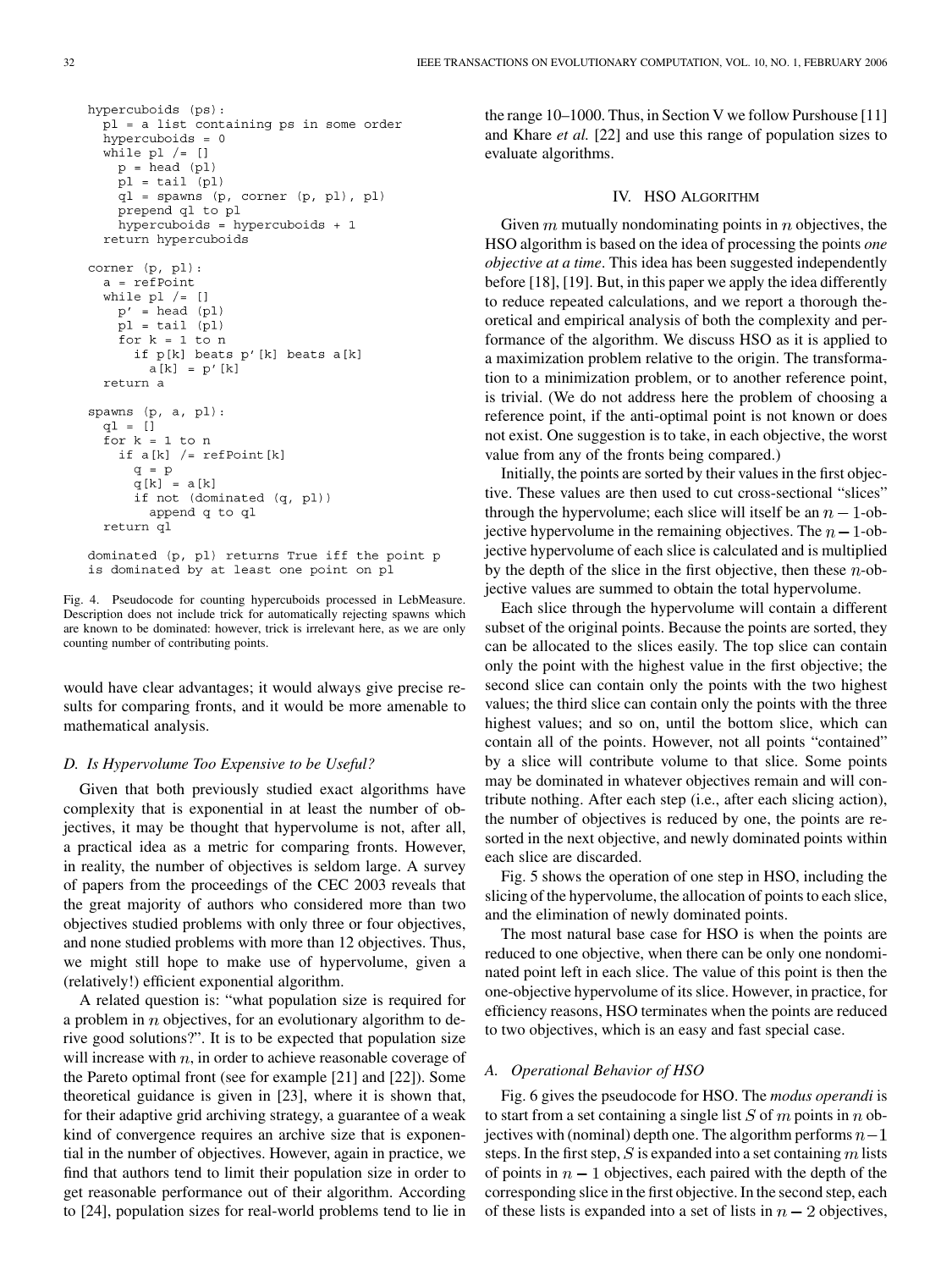

Fig. 5. One step in HSO for four three-objective points shown. Objective  $x$  is processed, leaving four two-objective shapes in  $y$  and  $z$ . Points are labeled with letters. Unfilled circles represent points that are dominated in  $y$  and  $z$ . Slices are labeled with numbers and are separated on main picture by dashed lines.

each paired with the product of its depths in the first two objectives. These sets of lists are combined to again make a single set. This expansion occurs  $n-1$  times, until we have a large number of lists in one objective, each paired with the product of its depths in the first  $n-1$  objectives. The volumes represented by these lists are summed to give the total hypervolume.

The three functions from Fig. 6 perform the following tasks.

- The function slice takes a list of points pl in Objectives  $k \dots n$  and returns a set containing the lists of points derived from p1 in Objectives  $k + 1 \dots n$ , each paired with the depth of the corresponding slice. slice essentially performs the actions depicted in Fig. 5.
- The function insert accumulates incrementally the list of points in each slice. insert maintains the invariant that all lists of points are sorted in the next relevant objective. It also eliminates dominated points.
- The function hso iterates  $n 1$  times, starting from the original list of points with a depth of one. In each step, each list of points is broken down in the next objective, and the depths are accumulated multiplicatively. The effect is to reduce the original list of points in Objectives  $1 \dots n$  to a large number of (singleton) lists of points in Objective  $n$ , each paired with its cumulative depth. hso sums these one-objective hypervolumes to calculate the total hypervolume.

As mentioned previously, the performance of HSO can be improved by using  $n = 2$  as the base case, instead of  $n = 1$ . A further improvement comes from processing each intermediate list of points on-the-fly, instead of constructing an explicit set.

#### *B. Complexity of HSO*

We can construct a recurrence relation describing the worst case complexity of HSO by considering the operation of each step. Each step starts with a list of  $m$  points in  $n$  objectives. In the worst case,  $m$  points with different values in the first objective will generate  $m$  distinct slices through the hypervolume. One of these slices (the top one) will contain one  $n - 1$  objective point; the next slice will contain two points; and so on, until the bottom slice, which will contain all  $m$  points. Each of these

```
hso(ps):pl = sort ps worsening in Objective 1
  s = \{(1, pl)\}\for k = 1 to n-1S' = \{\}for each (x, ql) in sfor each (x', q1') in slice (q1, k)<br>add (x * x', q1') into s'
    s = s'vol = 0for each (x, ql) in svol = vol + x * | head (ql) [n] - refPoint[n] |
  return vol
slice (p1, k):p = head (pl)pl = tail (pl)q1 = []s = \{\}while p1 / = []ql = insert (p, k+1, ql)p' = head (p1)add (|p[k] - p'[k]|, ql) into s
    p = p'pl = tail (pl)ql = insert (p, k+1, ql)add (p[k] - refPoint[k]), q1) into s
  return s
insert (p, k, pl):
  q1 = []while pl /= [] & k head (pl) [k] beats p[k]append head (pl) to ql
    pl = tail (pl)append p to ql
  while p1 / = []if not (dominates (p, head (pl), k))
      append head (pl) to ql
    pl = tail (pl)return ql
dominates (p, q, k) returns True iff the point p
```
dominates the point q in Objectives k..n

Fig. 6. Pseudocode for HSO.

slices must be processed separately, so the total amount of work involved is given by

$$
f(m,1) = 1\tag{1}
$$

and

$$
f(m,n) = \sum_{k=1}^{m} f(k, n-1).
$$
 (2)

Note that, typically, some points will be dominated and discarded at each step, reducing the sizes of some sets and speeding up the calculation; but for the worst case analysis, we assume that this never happens.

The base case is given by (1). When only one objective remains, there will be only one point left, whose single value is the result.  $f$  thus counts how many one-objective "volumes" are summed by HSO.

From this recurrence relation, we can show that

$$
f(m,n) = \binom{m+n-2}{n-1}.
$$

We first need a lemma.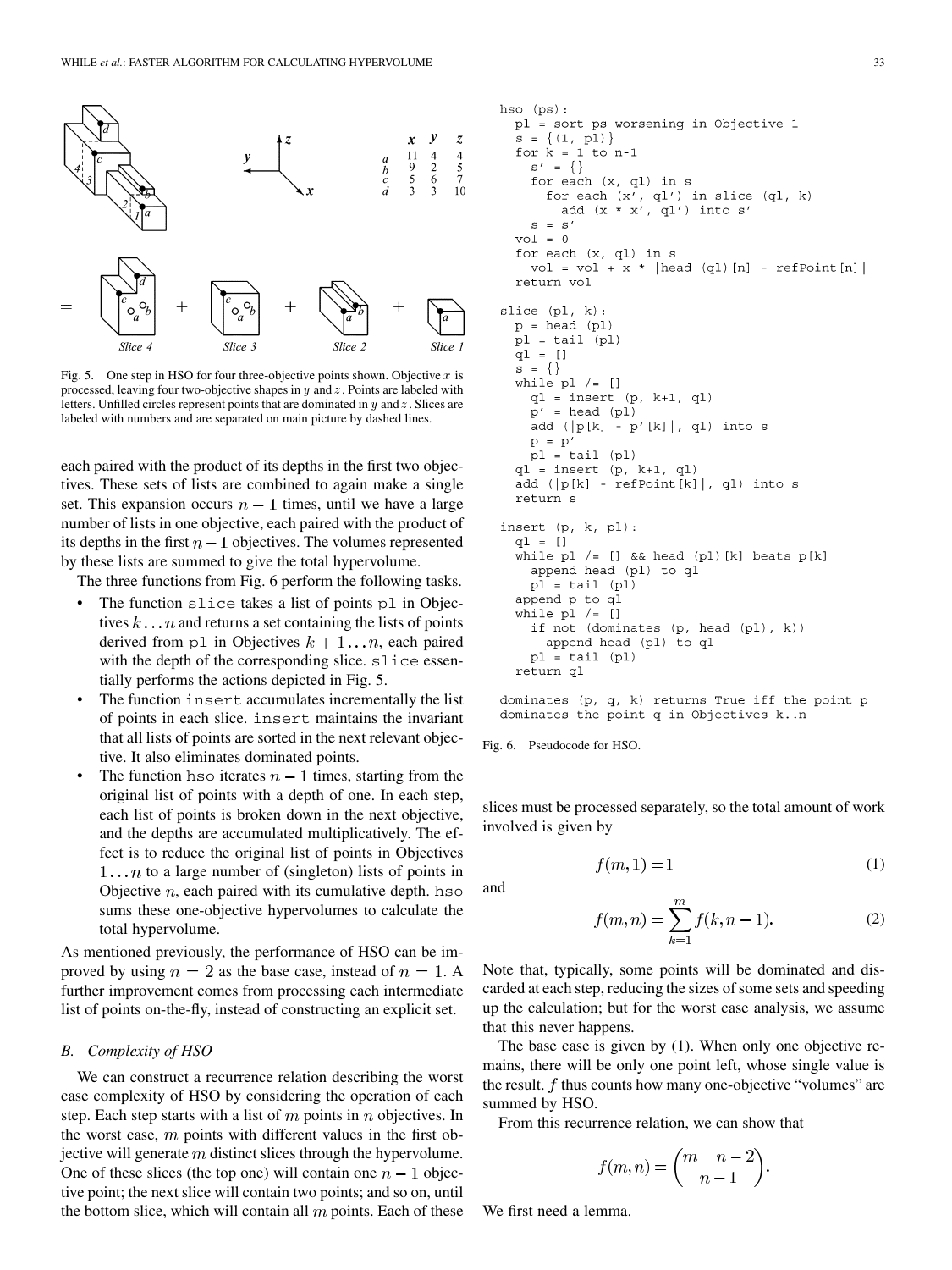*Lemma 1:* For all nonnegative integers  $x$ ,  $y$ ,  $r$  such that  $y \leq x$  and  $y \leq x - r$ , the following identity holds:

$$
\begin{pmatrix} x \\ y \end{pmatrix} = \begin{pmatrix} x - r \\ y \end{pmatrix} + \sum_{i=1}^{r} \begin{pmatrix} x - i \\ y - 1 \end{pmatrix}.
$$
 (3)

*Proof:* The proof is by induction on r.

*Base case:*  $r = 1$ . In this case, the formula becomes

$$
\begin{pmatrix} x \\ y \end{pmatrix} = \begin{pmatrix} x-1 \\ y \end{pmatrix} + \begin{pmatrix} x-1 \\ y-1 \end{pmatrix}.
$$
 (4)

This is a well-known identity [\[25](#page-10-0)] that can be checked by expanding out the binomial coefficients.

*Induction step*: suppose the formula holds for  $r = j$ , i.e.,

$$
\begin{pmatrix} x \\ y \end{pmatrix} = \begin{pmatrix} x - j \\ y \end{pmatrix} + \sum_{i=1}^{j} \begin{pmatrix} x - i \\ y - 1 \end{pmatrix}.
$$

Invoking (4), we expand the first term on the right-hand side, giving

$$
\begin{pmatrix} x \ y \end{pmatrix} = \begin{pmatrix} x-j-1 \ y \end{pmatrix} + \begin{pmatrix} x-j-1 \ y-1 \end{pmatrix} + \sum_{i=1}^{j} \begin{pmatrix} x-i \ y-1 \end{pmatrix}
$$

$$
= \begin{pmatrix} x-(j+1) \ y \end{pmatrix} + \sum_{i=1}^{j+1} \begin{pmatrix} x-i \ y-1 \end{pmatrix}.
$$

Hence, the formula holds for  $r = j + 1$ , and by induction it holds for all  $r$ , as claimed.

*Corollary 1:* For all nonnegative integers  $x$ ,  $y$  such that  $y \leq x$ , the following identity holds:

$$
\begin{pmatrix} x \\ y \end{pmatrix} = \sum_{i=1}^{x-y+1} \begin{pmatrix} x-i \\ y-1 \end{pmatrix}.
$$

*Proof:* Substituting  $r = x - y$  in (3), we obtain

$$
\begin{aligned}\n\binom{x}{y} &= \binom{y}{y} + \sum_{i=1}^{x-y} \binom{x-i}{y-1} \\
&= \binom{y-1}{y-1} + \sum_{i=1}^{x-y} \binom{x-i}{y-1} \\
&= \binom{x-x+y-1}{y-1} + \sum_{i=1}^{x-y} \binom{x-i}{y-1} \\
&= \binom{x-(x-y+1)}{y-1} + \sum_{i=1}^{x-y} \binom{x-i}{y-1} \\
&= \sum_{i=1}^{x-y+1} \binom{x-i}{y-1}\n\end{aligned}
$$

as required.

*Corollary 2:*  $f(m,n) = \binom{m+n-2}{n-1}$  satisfies the recurrence defined by  $(1)$  and  $(2)$ .



Fig. 7. Log-scale comparison of worst case complexities of HSO and LebMeasure. Each line  $Fn$  plots complexity of Algorithm  $F$  for  $m$  points in  $n$ objectives. Solid lines represent HSO and dashed lines represent LebMeasure.

*Proof:* Equation (1) is easily checked by substituting  $n = 1$  in the definition of f. To show that (2) holds, we apply Corollary 1

$$
f(m,n) = {m+n-2 \choose n-1}
$$
  
by Cor. 1 with  $x = m+n-2$ ,  $y = n-1$   

$$
= \sum_{i=1}^{m} {m+n-2-i \choose n-2}
$$
  
making the substitution  $k = m-i+1$   

$$
= \sum_{k=m}^{1} {m+n-2-(m-k+1) \choose n-2}
$$
  
rearranging and simplifying  

$$
= \sum_{k=1}^{m} {k+n-3 \choose n-2}
$$
  

$$
= \sum_{k=1}^{m} {k+(n-1) \choose (n-1)-1}
$$
  
by definition  

$$
= \sum_{k=1}^{m} f(k, n-1).
$$

It is instructive to plot the complexity of HSO against that of LebMeasure, as shown in Fig. 7. Despite both algorithms being exponential in the number of objectives, the complexity of HSO is vastly lower than that of LebMeasure. This means that HSO is significantly more useful than LebMeasure in practical applications, as will be confirmed by the experimental results described in Section V.

#### V. PERFORMANCE

We compared the performance of HSO and LebMeasure on two different types of data: randomly generated data and samples taken from the four distinct Pareto optimal fronts of the problems from the DTLZ test suite [[26\]](#page-10-0).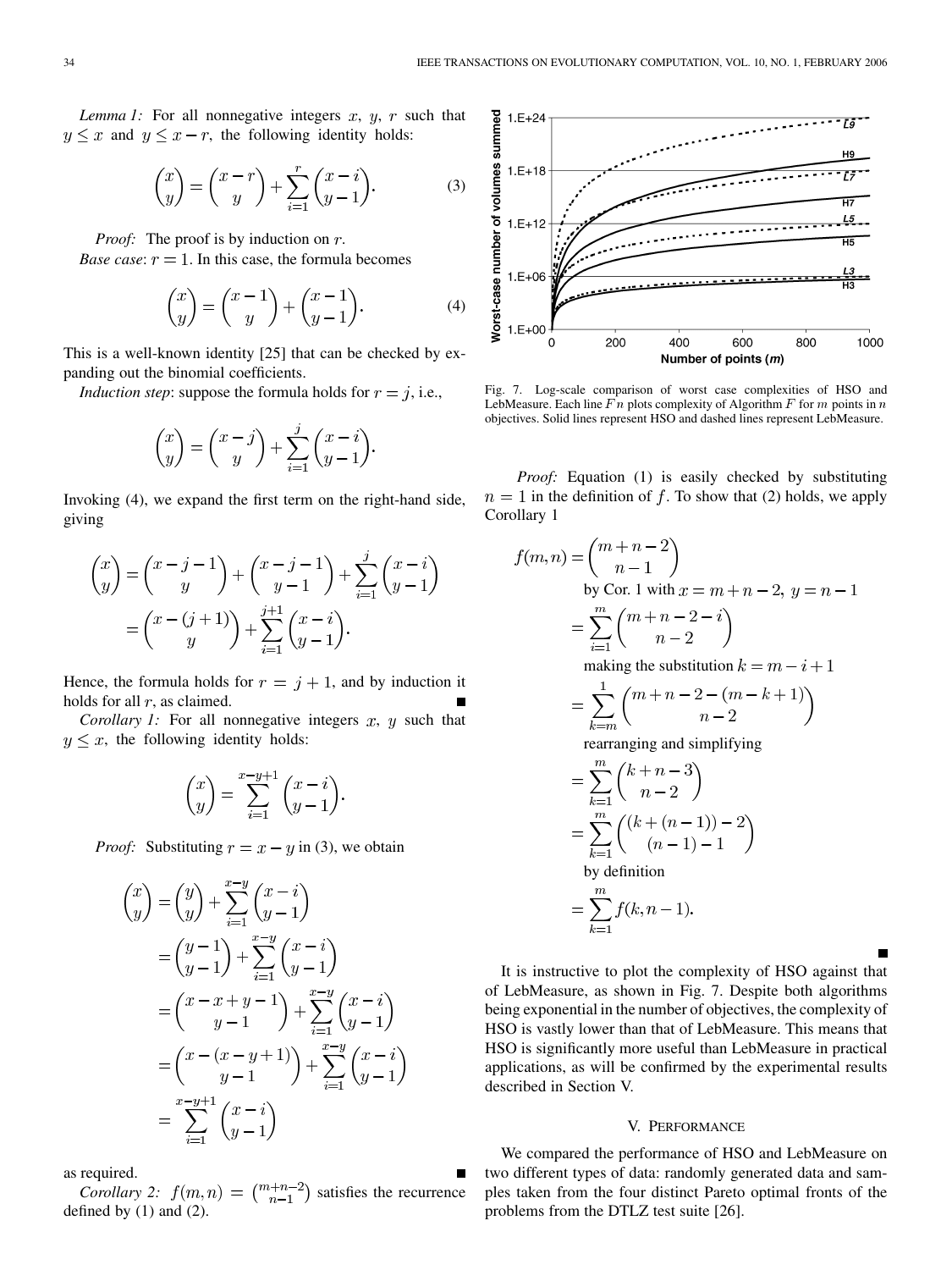

Fig. 8. Log-scale comparison of performance of HSO and (optimized) LebMeasure on randomly generated data. Each line  $Fn$  plots the time taken to run Algorithm  $F$  with  $m$  points in  $n$  objectives. Solid lines represent HSO and dashed lines represent LebMeasure. Each data point is average of ten runs on different data sets.  $L_x$  coincides with  $H_{x+3}$ ,  $4 \leq x \leq 5$ .

However, we discovered that the performance of the basic LebMeasure algorithm was so poor as to make meaningful comparisons with HSO infeasible. To compensate, we incorporated into LebMeasure an attempt to optimize its performance by ordering the points before processing them, as discussed briefly in Section III-B. We used a straightforward ordering based on the closeness of a point to the "edges" of objective space (as also suggested independently by Fleischer (private communication) and others). For each point  $\overline{x}$ , we count the number of points that are worse than  $\overline{x}$  in each objective and sum these counts. We process the points in increasing the order of these sums; thus, we process first the points that are likely to generate the fewest hypercuboids. We note that we performed some (minor) experimentation with other ordering schemes, but we found no convincing evidence generally favoring one scheme over others.

We shall see in Section V-B that this optimization can have a dramatic effect with some patterns of data. We note also that this optimization would induce polynomial complexity for the pathological example in Fig. 2 (but not for the example in Fig. 3).

All timings were performed on a dedicated 1.9-GHz Pentium IV machine with 512 Mb of RAM, running Linux Red Hat 8.0. All algorithms were implemented in Haskell [[27\]](#page-10-0) and compiled with  $ghc - O$ . The data used in the experiments are available [\[28](#page-10-0)].

#### *A. Randomly Generated Data*

We generated sets of  $m$  mutually nondominating points in  $n$ objectives simply by generating points with random values  $x$ ,  $0.1 \leq x \leq 10$ , in all objectives. In order to guarantee mutual nondomination, we initialized  $S = \phi$  and added each point  $\overline{x}$ to S only if  $\overline{x} \cup S$  would be mutually nondominating. We kept adding points until  $|S| = m$ .

Fig. 8 shows the resulting comparison. The top of the figure marks a time of 100 s, and the center line across the figure marks a time of 1 s. Our experience shows that these times are indicative of the performance required to use hypervolume as a metric and as a diversity mechanism, respectively, although clearly the



Fig. 9. Log-scale comparison of performance of HSO and (optimized) LebMeasure on spherical front from DTLZ. Each line  $Fn$  plots time taken to run Algorithm  $F$  with  $m$  points in  $n$  objectives. Solid lines represent HSO and dashed lines represent LebMeasure. Each data point is average of ten runs on different data sets.  $L_x$  coincides with  $H_{x+2}$ ,  $3 \le x \le 6$ .



Fig. 10. Log-scale comparison of performance of HSO and (optimized) LebMeasure on linear front from DTLZ. Each line  $Fn$  plots time taken to run Algorithm  $F$  with  $m$  points in  $n$  objectives. Solid lines represent HSO and dashed lines represent LebMeasure. Each data point is average of ten runs on different data sets.  $L_x$  coincides with  $H_{x+2}$ ,  $4 \le x \le 6$ .

availability of an efficient incremental algorithm would ease the performance requirement for the latter.

#### *B. Benchmark Data*

We also compared the performance of the two algorithms on the four distinct fronts from the well-known DTLZ test suite: the spherical front, the linear front, the discontinuous front, and the degenerate front. For each front, we generated mathematically a representative set of 10 000 points from the (known) Pareto optimal set. Then, to generate a front of size  $m$ , we sampled this set randomly.

Figs. 9–12 show the resulting comparisons.

#### *C. Discussion*

Figs. 8–11 all have the same basic shape, and they all show the superior performance of HSO compared to that of LebMeasure. Typically, in under 100 s, HSO can process fronts with several thousand points in three to four objectives, fronts with around 1000 points in five objectives, fronts with 100–300 points in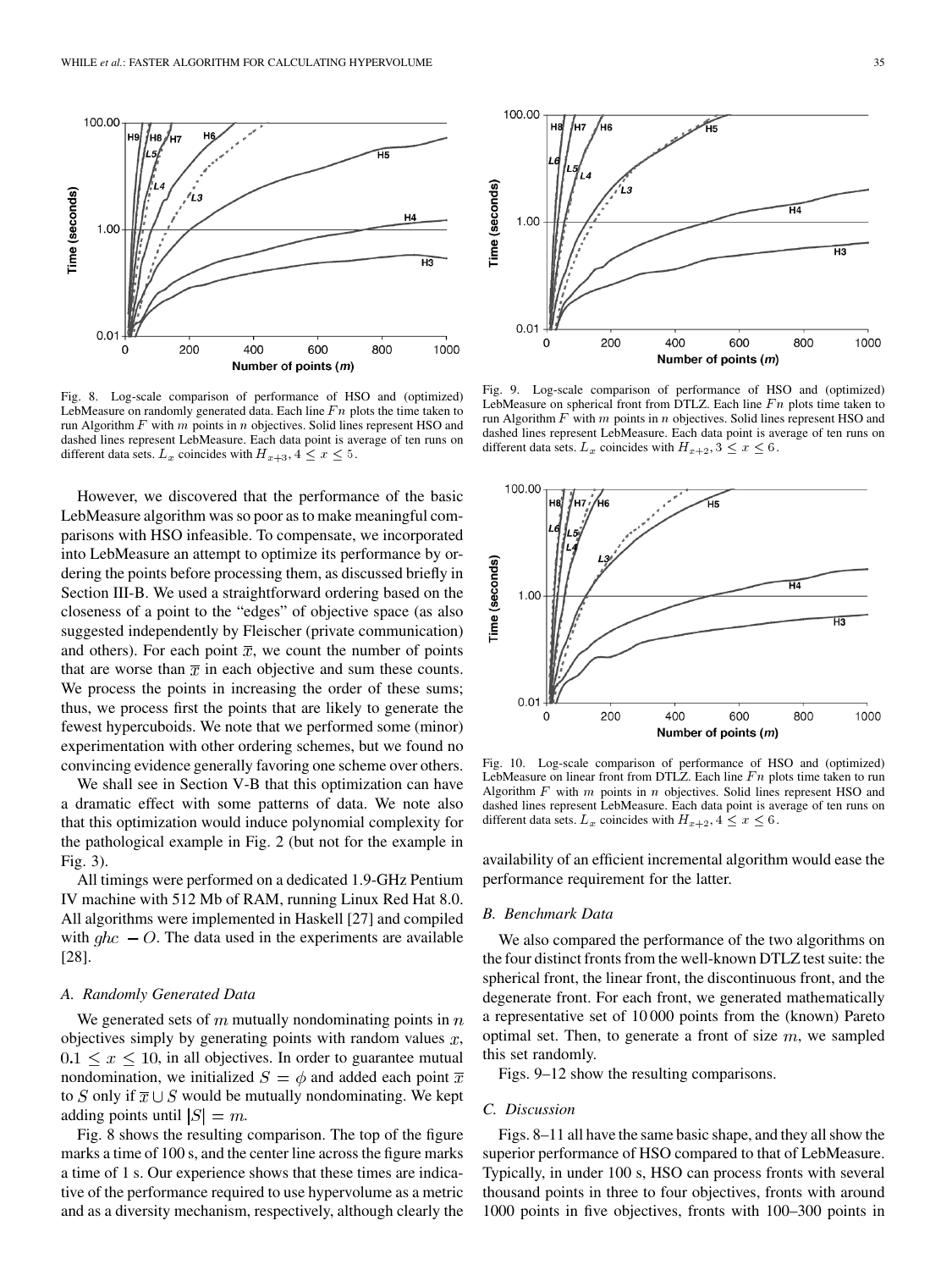

Fig. 11. Log-scale comparison of performance of HSO and (optimized) LebMeasure on discontinuous front from DTLZ. Each line  $Fn$  plots time taken to run Algorithm  $F$  with  $m$  points in  $n$  objectives. Solid lines represent HSO and dashed lines represent LebMeasure. Each data point is average of ten runs on different data sets.  $L_x$  coincides with  $H_{x+3}$ ,  $4 \le x \le 5$ .



Fig. 12. Log-scale comparison of performance of HSO and (optimized) LebMeasure on degenerate front from DTLZ. Each line  $Fn$  plots time taken to run Algorithm  $F$  with  $m$  points in  $n$  objectives. Solid lines represent HSO and dashed lines represent LebMeasure. Each data point is average of ten runs on different data sets.

six to seven objectives, and fronts with 50–80 points in eight to nine objectives. The optimized LebMeasure is unable to process fronts with even 50 points in more than five to six objectives in under 100 s. Thus, HSO increases the utility of hypervolume by enabling calculations with reasonable-sized fronts in almost any likely number of objectives.

Table IV summarizes the sizes of fronts that HSO can process in our two nominated times, for randomly generated data in various numbers of objectives. It is notable that HSO performs generally better on the randomly generated data than on the DTLZ fronts, although it is unclear which is likely to represent more closely the fronts in real-world applications.

Fig. 12 makes a stark contrast to the other graphs. The point-ordering optimization that we implemented enables LebMeasure to process these fronts in polynomial time, as shown by the closely grouped lines  $Ln$  on the graph. Note that the order of the points is irrelevant to HSO, as the points are sorted before the algorithm is run.

TABLE IV SIZES OF FRONTS IN VARIOUS NUMBERS OF OBJECTIVES THAT HSO CAN PROCESS IN TIMES INDICATED (RANDOMLY GENERATED DATA)

| $\boldsymbol{n}$                          | 1 second | $100$ seconds   |
|-------------------------------------------|----------|-----------------|
| $\frac{1}{3}$ $\frac{4}{5}$ $\frac{5}{6}$ | 2,200    | $\gg 40,000$    |
|                                           | 750      | $\approx 9,000$ |
|                                           | 200      | 1,300           |
|                                           | 80       | 340             |
|                                           | 45       | 145             |
| $\frac{7}{8}$                             | 30       | 80              |
| 9                                         | 20       | 55              |
|                                           |          |                 |
|                                           |          |                 |

f3



Fig. 13. DTLZ5 front in three objectives. Front is defined for any number of objectives; it forms an arc embedded in  $n$ -objective space, where as the values in  $f_n$  decrease, the values in all other objectives increase.

It is worth investigating the nature of the degenerate data. Fig. 13 plots the front of the DTLZ5 test function [\[26](#page-10-0)] in three objectives. The degenerate front is basically an arc embedded in  $n$ -objective space. The important feature of this front for LebMeasure is that it is (in overall form) identical to the pathological example from Fig. 2. The point with the biggest value in  $f_n$  has the smallest values in  $f_1 \cdots f_{n-1}$ ; the point with the second biggest value in  $f_n$  has the second smallest values in  $f_1 \cdots f_{n-1}$ ; and so on. Thus, when these points are in their optimal ordering (decreasing values of  $f_n$ ), LebMeasure can process them without generating any nondominated spawns, thus summing only  $m$  hypercuboids.

We believe that this sort of degenerate front is likely to be rare in real-world problems. Moreover, the front as defined presents itself in the worst case form for HSO. But while HSO cannot benefit from reordering the *points*, it can benefit from reordering the *objectives*. If we reverse the objective values in each point, and then rerun the experiments, we get the comparison shown in Fig. 14. (Note the different scale used in this figure.) We can see that both HSO and LebMeasure are able to process the reversed degenerate data in polynomial time, with appropriate preprocessing.

Thus, permuting objectives allows HSO to beat LebMeasure on the degenerate front, and it should deliver a general improvement to the performance of HSO [[29\]](#page-10-0).

#### VI. CONCLUSION AND FUTURE WORK

Hypervolume is a popular metric for comparing the performance of multiobjective optimization algorithms, particularly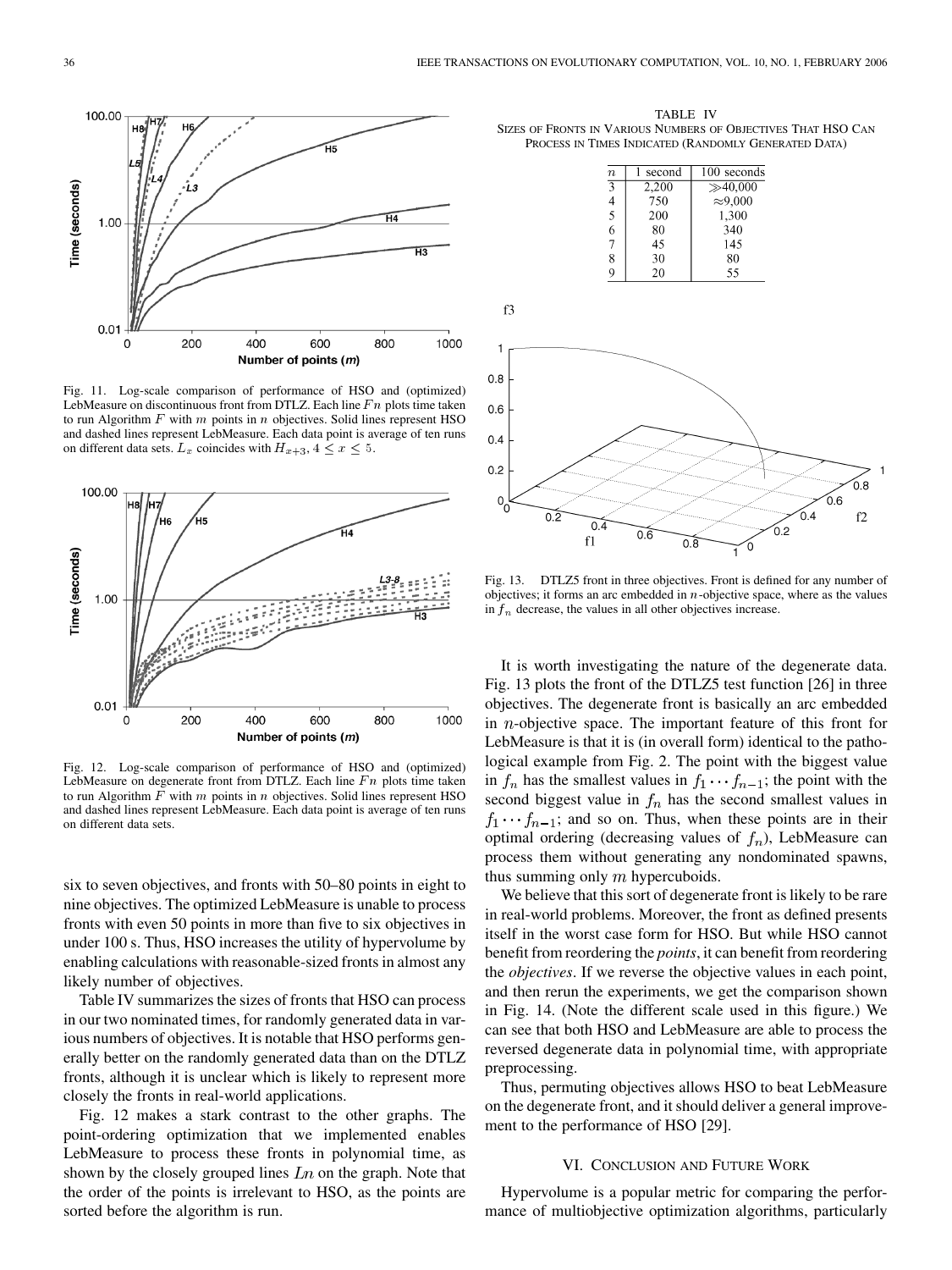<span id="page-9-0"></span>

Fig. 14. Comparison of performance of HSO and (optimized) LebMeasure on degenerate front from DTLZ, with objectives in reverse order. Each line  $Fn$  plots time taken to run Algorithm  $F$  with  $m$  points in  $n$  objectives. Solid lines represent HSO and dashed lines represent LebMeasure. Each data point is average of ten runs on different data sets.

evolutionary algorithms. However, calculating the hypervolume of a front is expensive. We have shown that both previously studied algorithms for calculating hypervolume exactly are exponential in at least the number of objectives, and we have described a hypervolume algorithm HSO, that, while also exponential in the number of objectives in the worst case, runs in significantly less time than previous algorithms, i.e., two to three orders of magnitude less for randomly generated and benchmark data in three to eight objectives. HSO extends the utility of hypervolume by enabling calculations on larger fronts in more objectives. Indeed, we believe that the performance of HSO will be sufficient for many real-world applications and setups. HSO also raises the possibility of an algorithm that is genuinely fast enough to support the use of hypervolume as a diversity mechanism in multiobjective evolutionary algorithms.

We intend to take this research in several directions.

*Speed-up HSO*: We plan to make HSO faster, for example by minimizing the cost of dominance checking, by minimizing repeated work in HSO, or by discovering heuristics that allow HSO to permute objectives intelligently. Either of the latter two possibilities could make a huge difference to the practical performance of HSO.

*Develop a fast incremental algorithm*: We plan to develop an incremental version of HSO to support the use of hypervolume as a diversity mechanism. Given a set of points  $S$ , if we add a point  $\overline{x}$  to S such that  $\overline{y} < \overline{x} < \overline{z}$  in objective k, it is clear that some slices in the hypervolume of  $S$  will not be affected by  $\overline{x}$ . Slices above  $\overline{z}$  in objective k will be unaffected, and slices below  $\overline{y}$  in objective k will be unaffected if  $\overline{y}$  dominates  $\overline{x}$  in the other objectives. If we choose  $k$  to maximize the number of unaffected slices, this should make it relatively cheap to calculate the hypervolume that  $\overline{x}$  adds to  $S$ .

*Decide the complexity question*: We plan to search for a polynomial-time algorithm for calculating hypervolume, or, alternatively, we plan to try to prove that a polynomial-time algorithm is impossible. We suspect the latter.

#### ACKNOWLEDGMENT

The authors would like to thank M. Fleischer for useful discussions on the LebMeasure algorithm, its complexity, and possible optimizations, and for helpful feedback on an earlier draft of the paper. They also thank G. Royle for helpful comments on hypervolume in general.

#### **REFERENCES**

- [1] S. Huband, P. Hingston, L. While, and L. Barone, "An evolution strategy with probabilistic mutation for multi-objective optimization," in *Proc. Congr. Evol. Comput.*, vol. 4, 2003, pp. 2284–2291.
- [2] E. Zitzler, M. Laumanns, and L. Thiele, "SPEA2: Improving the strength Pareto evolutionary algorithm for multiobjective optimization," in *Proc. EUROGEN*, K. C. Giannakoglou *et al.*, Eds., Barcelona, Spain, 2001, pp. 95–100.
- [3] R. C. Purshouse and P. J. Fleming, "The multiobjective genetic algorithm applied to benchmark problems—An analysis," Department Automatic Control Systems Eng., Univ. Sheffield, U.K., Res. Rep. 796, 2001.
- [4] K. Deb, A. Pratap, S. Agarwal, and T. Meyarivan, "A fast and elitist multiobjective genetic algorithm: NSGA-II," *IEEE Trans. Evol. Comput.*, vol. 6, no. 2, pp. 182–197, 2002.
- [5] J. Knowles and D. Corne, "M-PAES: A memetic algorithm for multiobjective optimization," in *Proc. Congr. Evol. Comput.*, vol. 1, 2000, pp. 325–332.
- [6] M. Laumanns, L. Thiele, and E. Zitzler, "Running time analysis of multiobjective evolutionary algorithms on pseudo-Boolean functions," *IEEE Trans. Evol. Comput.*, vol. 8, no. 2, pp. 170–182, Apr. 2004.
- [7] C. A. Coello Coello, G. T. Pulido, and M. S. Lechuga, "Handling multiple objectives with particle swarm optimization," *IEEE Trans. Evol. Comput.*, vol. 8, no. 3, pp. 256–279, Jun. 2004.
- [8] M. Farina, K. Deb, and P. Amato, "Dynamic multi-objective optimization problems: Test cases, approximations, and applications," *IEEE Trans. Evol. Comput.*, vol. 8, no. 5, pp. 425–442, Oct. 2004.
- [9] T. Okabe, Y. Jin, and B. Sendhoff, "A critical survey of performance indexes for multi-objective optimization," in *Proc. Congr. Evol. Comput.*, vol. 2, 2003, pp. 878–885.
- [10] J. Wu and S. Azarm, "Metrics for quality assessment of a multiobjective design optimization solution set," *J. Mechanical Design*, vol. 123, pp. 18–25, 2001.
- [11] R. Purshouse, "On the evolutionary optimization of many objectives," Ph.D. dissertation, Univ. Sheffield, Sheffield, U.K., 2003.
- [12] E. Zitzler, "Evolutionary algorithms for multiobjective optimization: Methods and applications," Ph.D. dissertation, Swiss Federal Inst. Technology (ETH) Zurich, Switzerland, 1999.
- [13] M. Laumanns, E. Zitzler, and L. Thiele, "A unified model for multiobjective evolutionary algorithms with elitism," in *Proc. Congr. Evol. Comput.*, vol. 1, 2000, pp. 46–53.
- [14] M. Fleischer, "The measure of Pareto optima: Applications to multi-objective metaheuristics," in *Evolutionary Multiobjective Optimization*. ser. Lecture Notes in Computer Science, C. M. Fonseca *et al.*, Eds. Berlin, Germany: Springer-Verlag, 2003, vol. 2632, pp. 519–533.
- [15] E. Zitzler, L. Thiele, M. Laumanns, C. M. Fonseca, and V. G. da Fonseca, "Performance assessment of multiobjective optimizers: An analysis and review," *IEEE Trans. Evol. Comput.*, vol. 7, no. 2, pp. 117–132, Apr. 2003.
- [16] M. Fleischer, "The measure of Pareto optima: Applications to multi-objective metaheuristics," Inst. Systems Research, Univ. Maryland, College Park, MD, Tech. Rep. ISR TR 2002-32, 2002.
- [17] J. Knowles, D. Corne, and M. Fleischer, "Bounded archiving using the lebesgue measure," in *Proc. Congr.Univ. Maryland*, vol. 4, H. Abbass and B. Verma, Eds., 2003, pp. 2490–2497.
- [18] E. Zitzler. (2001) Hypervolume metric calculation. ftp://ftp.tik. ee.ethz.ch/pub/people/zitzler/hypervol.c
- [19] J. Knowles, "Local-Search and hybrid evolutionary algorithms for pareto optimization," Ph.D. dissertation, Univ. Reading, Reading, U.K., 2002.
- [20] R. Everson, J. Fieldsend, and S. Singh, "Full elite sets for multi-objective optimization," in *Proc. 5th Int. Conf. Adapt. Comput. Design Manuf.*, 2002, pp. 87–100.
- [21] K. Deb, *Multiobjective Optimization Using Evolutionary Algorithms*. New York: Wiley, 2001.